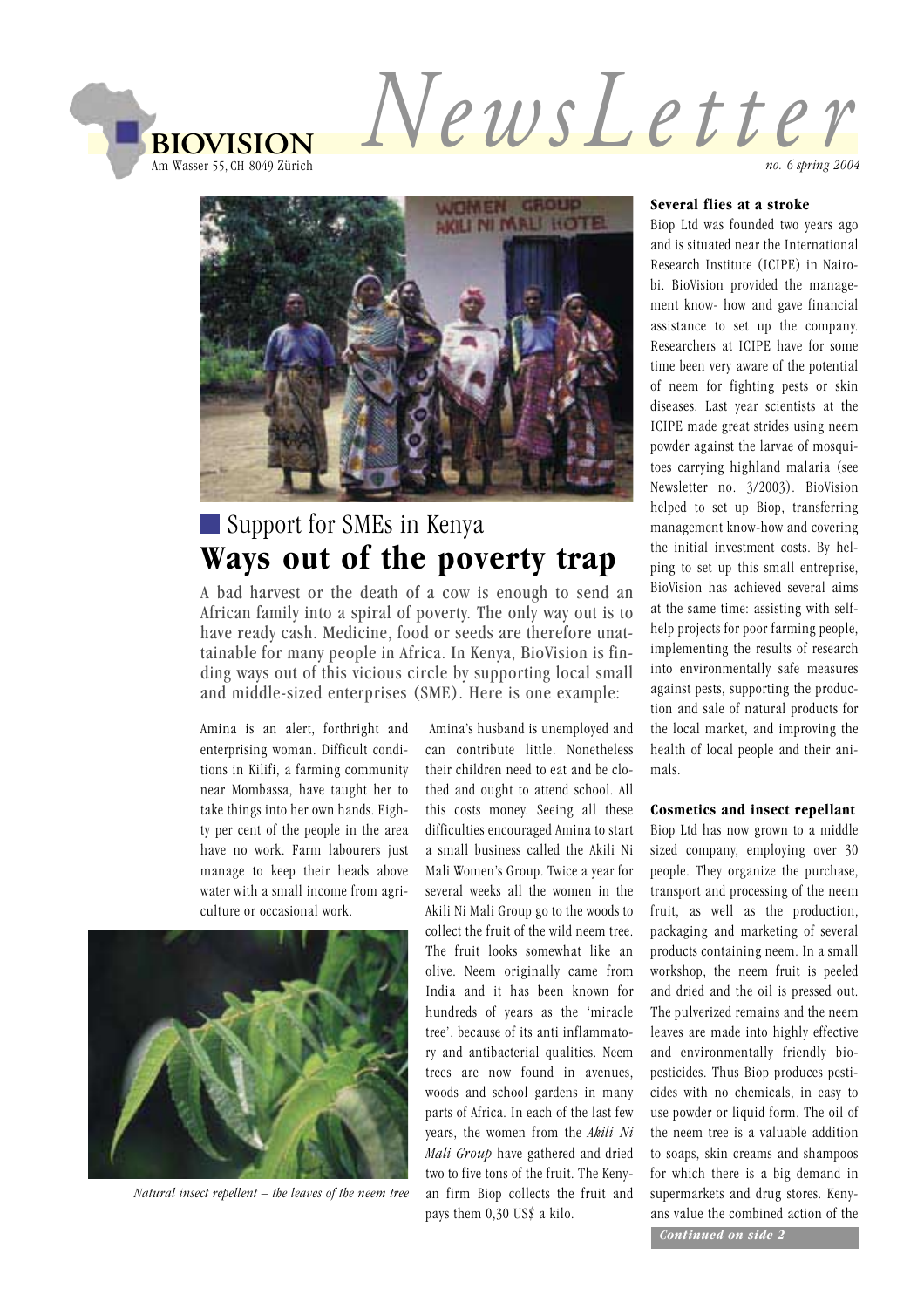

 $BioVision$  is not simply concerned *WITH SPREADING ENVIRONMENTALLY friendly* methods of pest control. *Part of its strategy also includes the COMMERCIAL PRODUCTION OF NATURAL insecticides and mosquito deterrents extracted from local plants. This type of development cooperation is based on sound economics. It aims to create employment opportunities in Africa, preserving traditional KNOW
HOW AND LINKING IT TO NEW Technology. And what is particularly important is that this enables a rela-Tively poor community to create*  $new$  *income possibilities. Income generation is the catchphrase in the fight against poverty. Even in Africa it is now essential to have money.* The poorest people are often unable to pay for medicine, food, clothes and school fees. And people with no *MONEY ARE STUCK IN THE POVERTY trap.* 

As far as income generation goes, *PROTECTING THE LOCAL ENVIRONMENT WHILE GENERATING INCOME IS ONE OF BioVision's major concerns. We focus on the knowledge gained at the International Centre of Insect Ecolo-GY )#)0% 4HIS GIVES US NOT ONLY PRODUCTS THAT FIGHT INSECT PESTS BUT* also products obtained from beneficial insects, such as honey and silk. If we've got our sums right, we can *CATCH SEVERAL FLIES IN ONE WEB WITH Our* commercial strategy!

Hans Rudolf Herren **President BioVision** 

#### *<i>Continued from side 1*

**Editorial** neem products as both health-giving skin creams and natural barriers against the mosquito.

### **Producing for the local market**

Edi Theiler from Zürich, economist and manager of the Neem-Biop project has no doubt that there is a local market for neem products. 'The demand is high. People want neem products.' Edi is convinced that BioVision can help ensure that the basic necessities of the people are met by encouraging local initiatives. He hopes that Biop Ltd will soon become self- reliant He adds: 'As soon as we have passed the first hurdle, Biop will move on to new targets. Better quality control, production and sales will enable us to employ more people.' Amina and her friends in Kilifi are delighted to hear this. They earn 500-1500 US\$ a year from collecting the fruit. With this they can make ends meet for their families. It gives them a little room for maneuver in their hard daily struggle, and leaves them room to try something new.

Clever Amina already has another plan. She says: 'Our group house stands on the main road to Mombassa. It would be an ideal place for a hotel.' The women plan to invest their savings doing up the house. 'That way we can create new employment possibilities', says this utterly committed woman.

BioVision Project no. 5403



*Processing the neem fruit* 

## Success in homegardens **Ample self-sufficiency**

Promoting ecological methods of growing both old and new varieties of vegetables in the district of Suba has proved very worthwhile. The five women groups who took part in the project managed to keep their income stable and to feed their families regularly with health-giving vegetables. In addition they sold the surplus, for an average of 40 Kenyan Shillings per day. Their success has encouraged others in Suba

District. Matilda Auma Ouma, our eco-trainer at Mbita Point, has already trained six more groups in organic farming. Even the National Agricultural and Livestock Extension Programme (NALEP) in Suba is interested in spreading the knowledge of vegetables growing à la Bio-Vision to their own counselors.

BioVision Project no. 5207

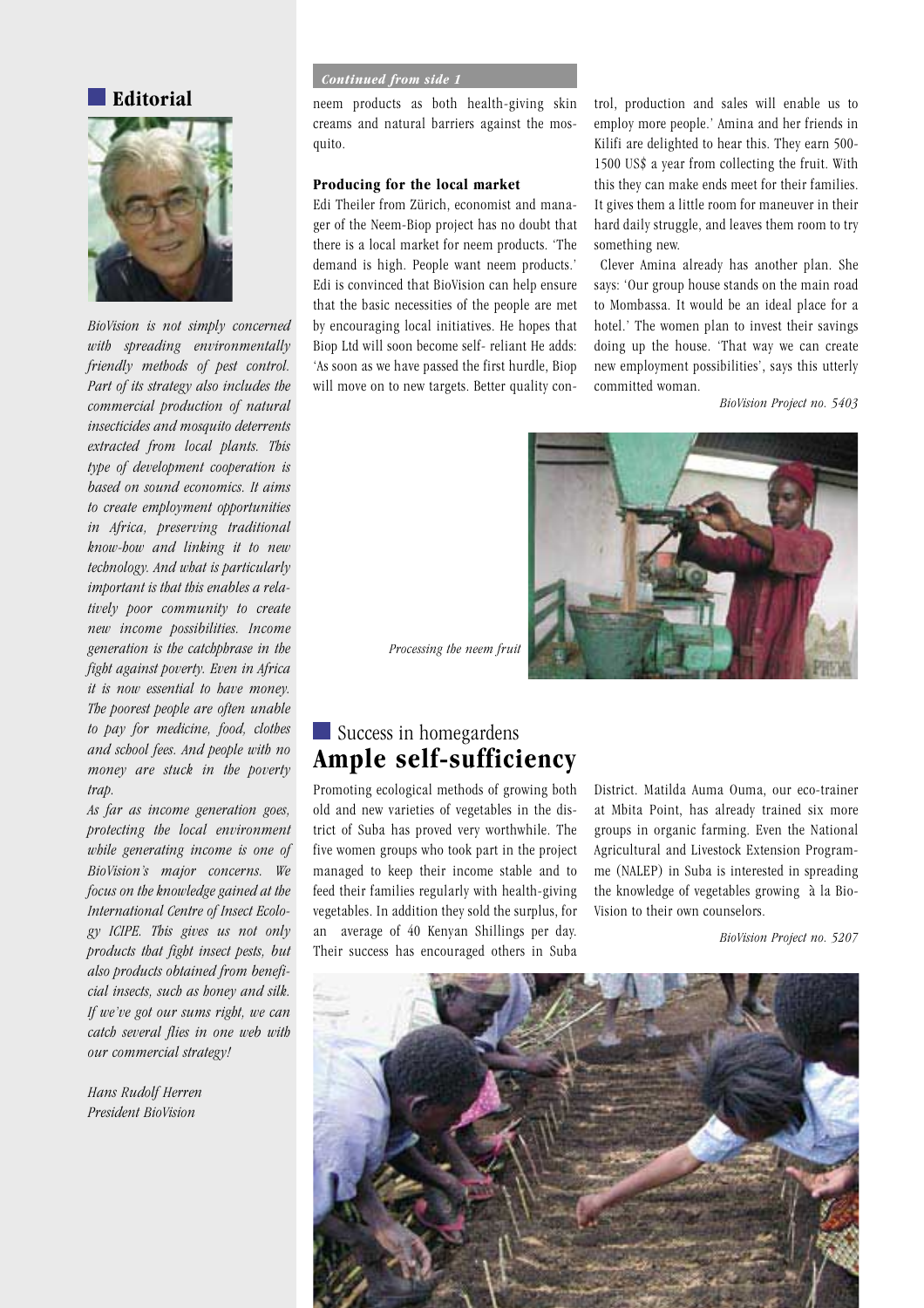## $\blacksquare$  A day in the life of Ngari Ireri, tailor in Makima

I get up the moment the sun rises. My son Mnanike and I have a tailor's shop on the main road in Makima, a village close to the Mwea National Park in Kenya. There are no supermarkets in this area and for most people it is too expensive to travel to a bigger town. I have three sewing machines and we live fairly comfortably from sewing all kinds of clothing. A good made-to-measure jacket costs 1200 Kenyan Shillings, (about 16 US\$), and a dress about 550 Shillings (about 7 US\$). A complete school uniform also costs about 50 Shillings.

I learnt my trade as a young man by watching an expert tailor. Later I was able to work with him. Now I am 50 years old and this trade has fed me and my family for the last 30 years. It is a good trade and I have taught it to my three sons. Last August some people from BioVision came to show me a tsetse fly trap. They gave me a large order. I am not the only tailor in the village, but I have a good reputation as a conscientious worker. This is why the community recommended me. Each trap consists of three parts: a big piece of blue material which attracts the flies. A black part with an opening, because flies like to land in dark areas, and a white sort of netting which sits like a hat on top of it all. First I made an exact pattern, then I started.

We've made 500 traps for BioVision so far. It took me two hours to make one to start with, but now I can make six a day. They put out the traps near the park land, because the dangerous tsetse flies come from the nature reserve. Many farmers say that the national park brings only trouble, because the flies make our cattle sick. But they have agreed to cooperate with the park rangers to put the traps



out and to control them regularly. Many of them were sceptical, but it works. We now have far fewer tsetse flies. Before it used to happen that I would be stung by tsetse flies here in my shop. It's different now. I haven't seen any tsetse flies in the village for many months.'

The material for the traps costs  $650$  Shillings  $(8.5 \text{ US})$ , and the cutting and sewing costs 250 Shillings. Unfortunately the material is not very strong and ants and birds can cause a lot of damage. Also the monkeys get at them, probably out of curiosity. As a result we seem always to have work with the traps. People have asked me if I should change the name of our shop to Makima Trap Makers, but I like our name better. We are and will remain Makima School Uniform Makers.'

*Recorded by Andreas Schriber.* 

## Larger Grain Borer **Measures against insect pests**

Farmers in Kenya's semi-arid Eastern Province have a hard time with the uncertain local weather conditions. They can never be sure that there will be enough rain to give a good harvest. And then, even if the harvest is good, a lot is destroyed by the Larger Grain Borer. Up to 40 per cent of maize crop can be lost this way, which in turn leads to drastic instability in people's food situation in the region.

Farmers in the Mwingi District, where the maize pest has spread over the last few years, sent a cry for help to ICIPE. With the help of the BioVision's Programme for Technology Transfer and the cooperation of ICIPE, as well as of the district officers, a two-week workshop was set up for twelve



farmers and five Government Agricultural Consultants. The trainers used experience gained in Tanzania, where this problem has been known for some years and where integrated methods of combating the Larger Grain Borer have been developed. The participants learnt about sustainable methods of controlling these maize pest. They in turn will pass their knowledge on to a further 150 farmers in the region.

BioVision Project no. 5203